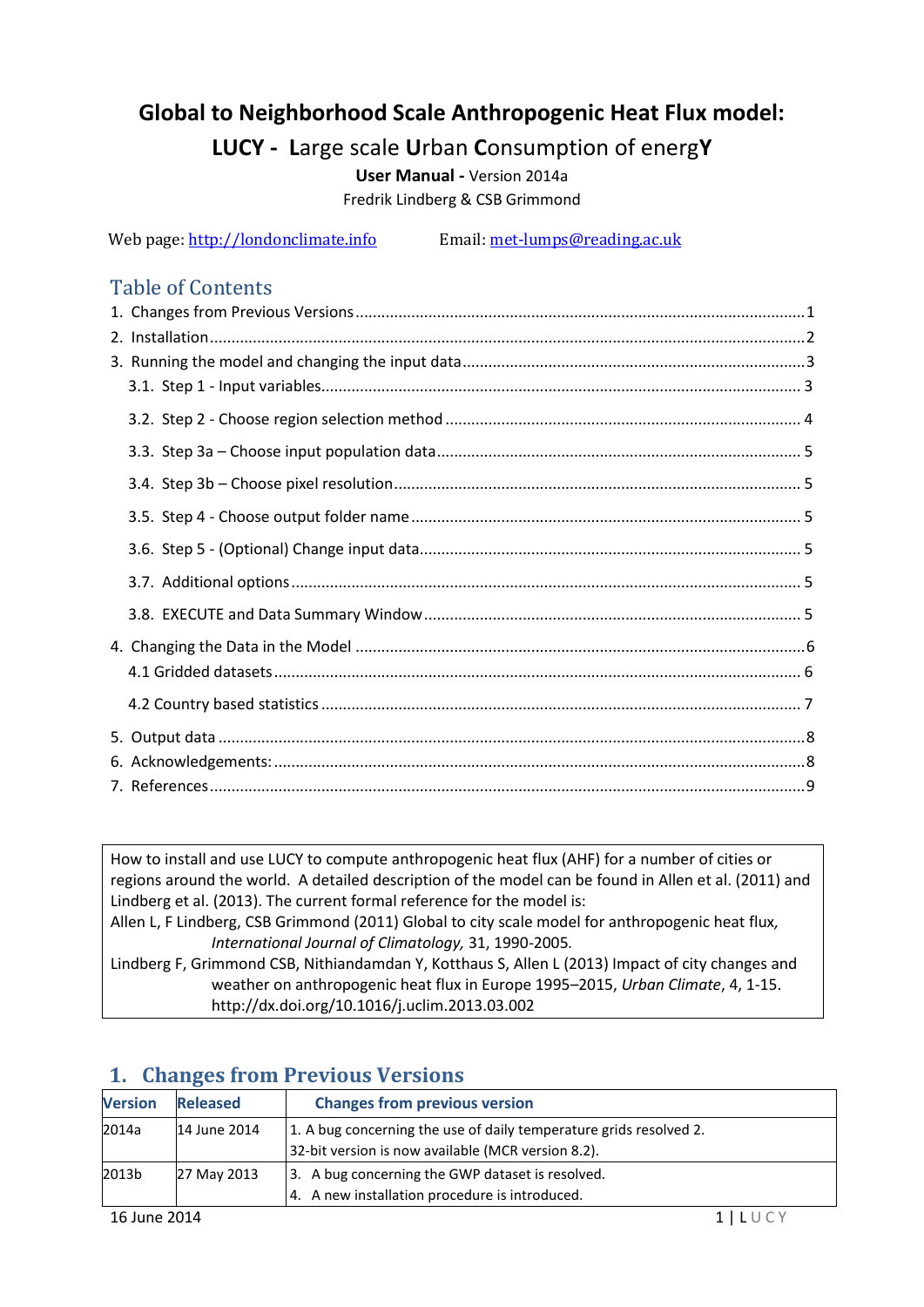| 2013a | 15 March<br>2013  | 1. A new global population dataset, GRUMP v1 (CIESIN, 2011), is introduced as well as<br>opportunity to alter the spatial resolution.                                                                                                     |
|-------|-------------------|-------------------------------------------------------------------------------------------------------------------------------------------------------------------------------------------------------------------------------------------|
| 4.0   | 30 June 2012      | 1. A new weighting scheme for energy use based on Cooling Degree Days and                                                                                                                                                                 |
|       |                   | <b>Heating Degree Days</b><br>2. Migrated to 64-bit MATLAB Compiler Runtime (version 7.14) which can cope with<br>larger model domains. This makes the option introduced in version 2.2 obsolete.                                         |
| 3.1   | 22 August<br>2011 | 1. Major bugs fixed<br>2. Opportunity to only consider pixels classified as urban.                                                                                                                                                        |
| 3.0   | 1 July 2011       | 1. Possibility to run any time period between 1900 and 2100. However, the success<br>of the execution is highly dependent on the datasets available for the specific<br>time of interest.                                                 |
|       |                   | 2. Monthly datasets can be used instead of average monthly temperature dataset<br>$(1960-90).$                                                                                                                                            |
|       |                   | 3. Reduction of the size of the mandatory input datasets.                                                                                                                                                                                 |
| 2.2   | 18 Jan 2011       | Possibility to run large model domains<br>1.                                                                                                                                                                                              |
| 2.1   |                   | Possibility to change model inputs<br>1.                                                                                                                                                                                                  |
| 2.0   |                   | Introduction of improved response to air temperature which extends latitudinal<br>1.<br>range (see Lindberg et al 2011 Manuscript in preparation - contact Sue<br>Grimmond for a copy)<br>2.<br>Graphical User Interface (GUI) introduced |
| 1.0   |                   | As published in Allen et al. (2011)                                                                                                                                                                                                       |
| 0.0   |                   | As described in Allen (2009) Master's thesis                                                                                                                                                                                              |

### <span id="page-1-0"></span>**2. Installation**

This model is written in MATLAB and is executed using the MATLAB Compiler Runtime (MCR), which can be distributed royalty free. Hence, the user can run the model without having a MATLAB license or any skills in MATLAB programming. The MCR runs on 64-bit and 32-bit WINDOWS NT/2000/XP/Vista/7 platforms and the current version of the MCR connected to the software is **8.2** and can be downloaded from:

#### **<http://www.mathworks.se/products/compiler/mcr/>**

To run the model MCR must be installed locally on the computer that will be used.

To install the software, download and install **LUCY Install (XX-bit).exe**. By using the installation file, all data and executables will be located as described below..

Main executable files in installation folder:

| LUCY GUI v2014a XXbit.exe | $\overline{a}$ | Main model                                             |
|---------------------------|----------------|--------------------------------------------------------|
| mat2ascGUI XXbit.exe      | $\sim$         | Translation tool between MATLAB binary format and ESRI |
|                           |                | ASCII raster                                           |

All files and data will be located in the same folder system. The structure of data is shown below (IMPORTANT! Do not change the file and folder structure!).

| \Data\           | - Main data folder includes text files concerning e.g. holidays traffic etc. |
|------------------|------------------------------------------------------------------------------|
| \Data\countries\ | - Tiled GRUMP v1 grids of country extent and ID.                             |
| \Data\DataGPW\   | - Global population density grids based on GPW v3 (CIESIN, 2011).            |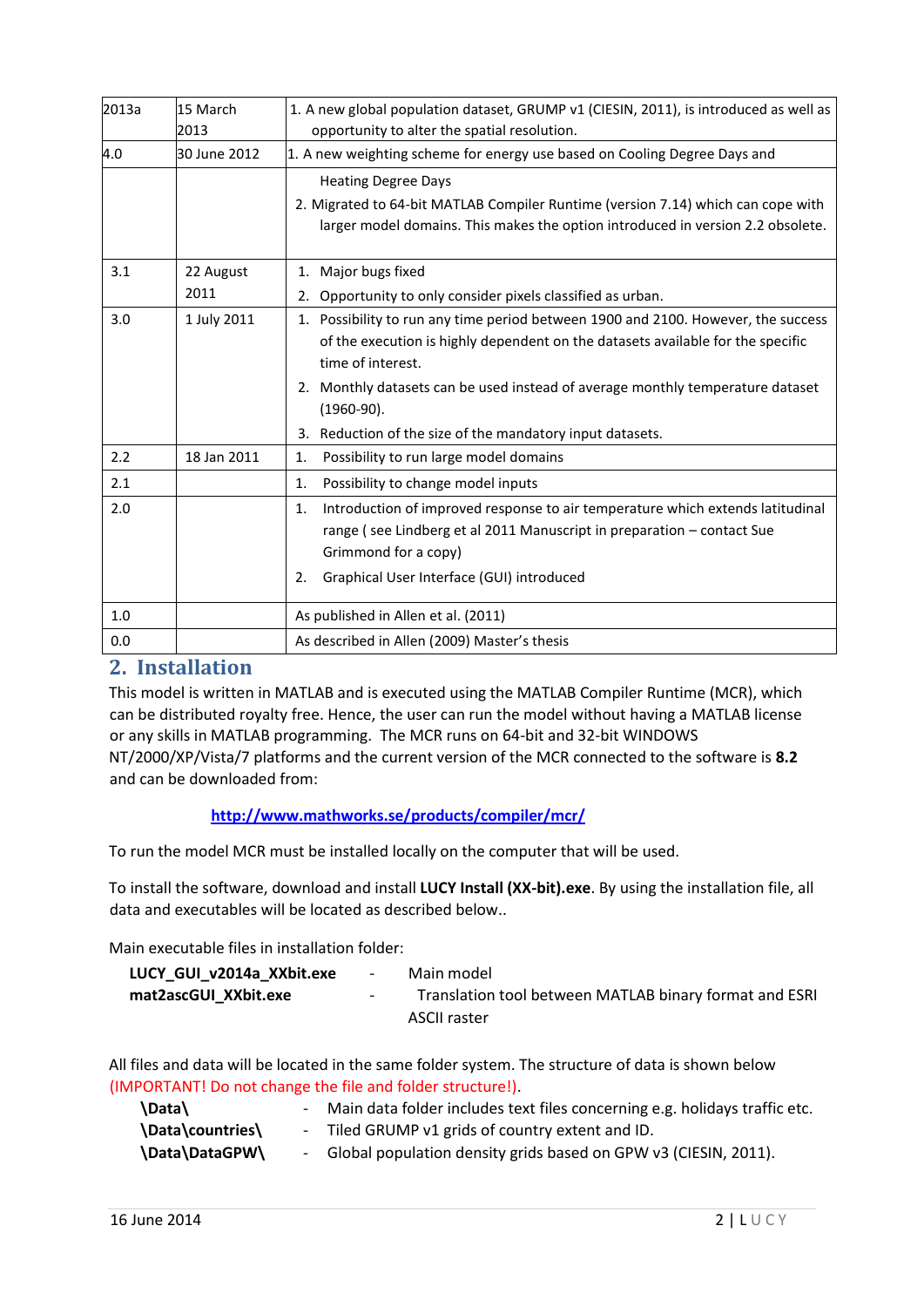| \Data\population\  |        | - Tiled GRUMP v1 grids of population density for 2000. More grids are  |
|--------------------|--------|------------------------------------------------------------------------|
|                    |        | available (see Section 4.1).                                           |
| \Data\temperature\ | $\sim$ | Here, global monthly temperature datasets for 1970-2000 is located. If |
|                    |        | alternative datasets (monthly) is used than these files should be      |
|                    |        | located in this folder. The same goes for daily temperature grids.     |
| \Data\urban\       |        | - Tiled GRUMP v1 grids of urban extents.                               |

### <span id="page-2-0"></span>**3. Running the model and changing the input data**

To run the model the user simply needs to run the **LUCY\_GUI\_v2014a\_XXbit.exe** or use the shortcut **LUCY 2014a** found from the start menu. It is possible to use monthly temperature datasets (Willmott et al. 2009). Instruction how to use this datasets are found in Section 4.1. LUCY comes with a Graphical User Interface (GUI) which opens this window when the program is executed. An error logfile is generated in the installation folder if any runtime related issues occurs. The error file will not be created if the user is not allowed to write this folder. To make sure that a logfile is used, right click on the application and chose 'run as administrator'.

### <span id="page-2-1"></span>**3.1. Step 1 - Input variables**

- **1.** *Start date:* This feature let the user run any day between 1900 and 2100. However, the success of the execution is highly dependent on the datasets available for the specific time of interest.
- **2.** *Number of days to run model:* Note that by increasing the number of days that the model is run for, the run time is significantly increased.
- **3.** *Factor (0-1) multiplying total vehicles to get number of vehicles on road:* Traffic statistics are based on number on total number of vehicles. This factor allows for what fraction of the vehicles are actually operational so a value of 0.8 assumes that the fleet of operational vehicles is 80% of the total number of vehicles.
- **4.** *Average speed of vehicle in km h-1 :* This determines the amount of fuel and hence, the amount of heat exhausted by each vehicle in each grid cell based on Smith et al. (2009).

| <b>LUCY GUI</b>                                                | $ \Box$ $\times$             |
|----------------------------------------------------------------|------------------------------|
| File<br>Help                                                   |                              |
| <b>LUCY</b>                                                    |                              |
| Large scale Urban Consumption of energY model                  |                              |
| Version 2014a                                                  |                              |
| STEP 1 - Input variables                                       |                              |
| Start date:<br>01/01/2005                                      | Change start date            |
|                                                                |                              |
| Number of sequential days to model:                            | 1                            |
|                                                                |                              |
| Fraction of vehicles on road:                                  | 0.8                          |
|                                                                | 48                           |
| Average speed of vehicles in km/h:                             |                              |
| STEP 2 - Region selection method-                              |                              |
| Select Country                                                 |                              |
|                                                                |                              |
| Select region on world map                                     |                              |
| Specify region using lat/long coordinates                      |                              |
|                                                                |                              |
| STEP 3a - Input population data-                               | - STEP 3b - Pixel resolution |
| GRUMP                                                          | 30 arc-seconds               |
| STEP 4 - Output folder-                                        |                              |
|                                                                | <b>Browse</b>                |
|                                                                |                              |
| STEP 5 (Optional) - Change input data-                         |                              |
| Use optional daily temperature data (see User manual)          |                              |
|                                                                |                              |
| Show hourly images of anthropogenic heat flux during execution |                              |
| Only consider pixels classified as urban areas                 |                              |
| Save anthropogenic heat flux images as ESRI ASCIIgrid          |                              |
| Save population density as ESRI ASCIIgrid                      |                              |
|                                                                |                              |
| <b>EXECUTE</b>                                                 |                              |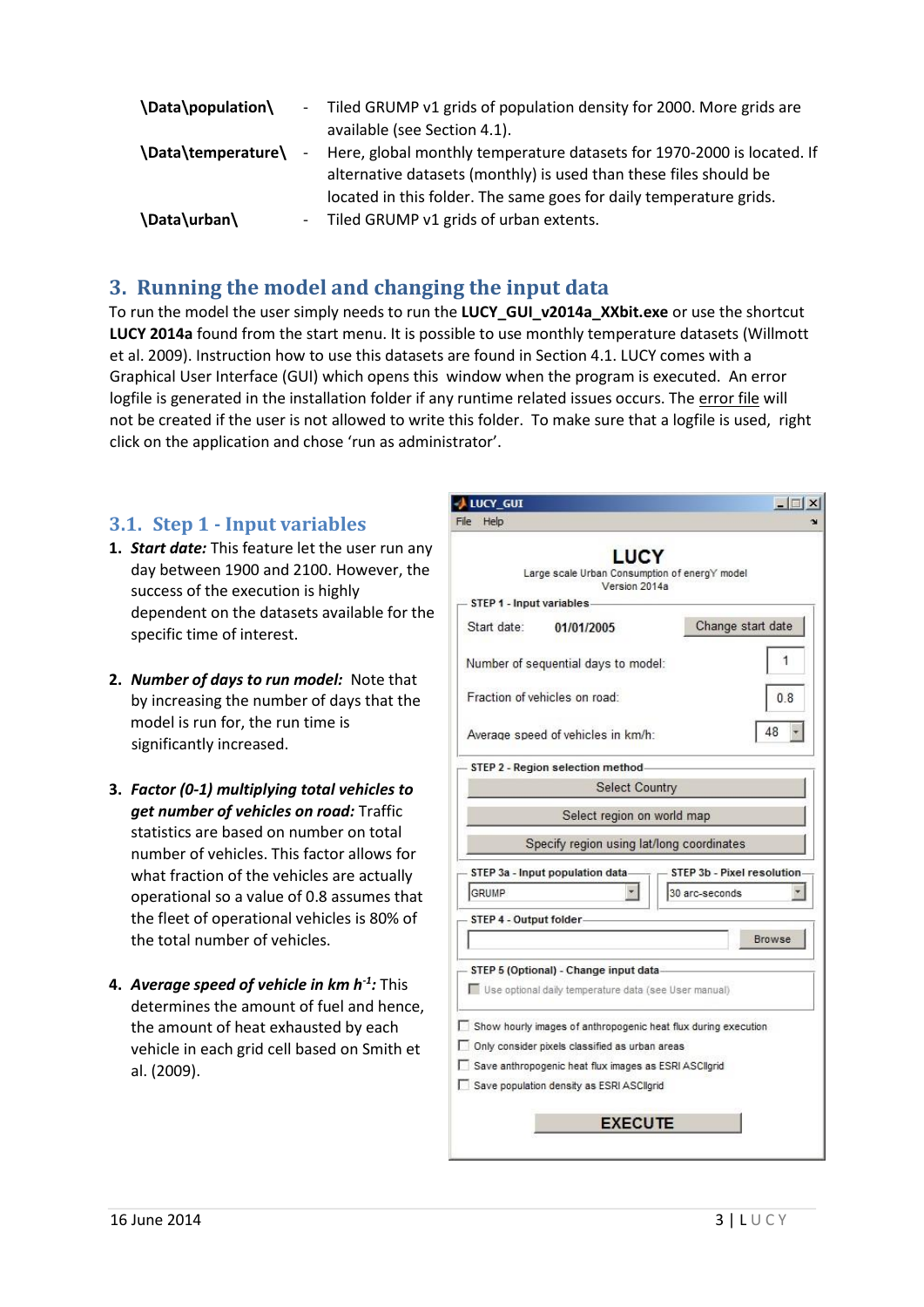### <span id="page-3-0"></span>**3.2. Step 2 - Choose region selection method**

Due to the high spatial resolution of the model the computational time for running the whole world is very high. Therefore, a number of options to select smaller model domains are available:

| Ireland         |  |
|-----------------|--|
|                 |  |
| Chosen country: |  |

- 1. *Select Country:* This option let you choose a region based on a specific country.
- 2. *Select region from world map:* This option makes is possible to define a larger region on a global map to be modelled. Remember, the larger region selected the longer the model run will take. Choosing too large a region may cause memory failure and the model will not run.<br>
I Figure 1

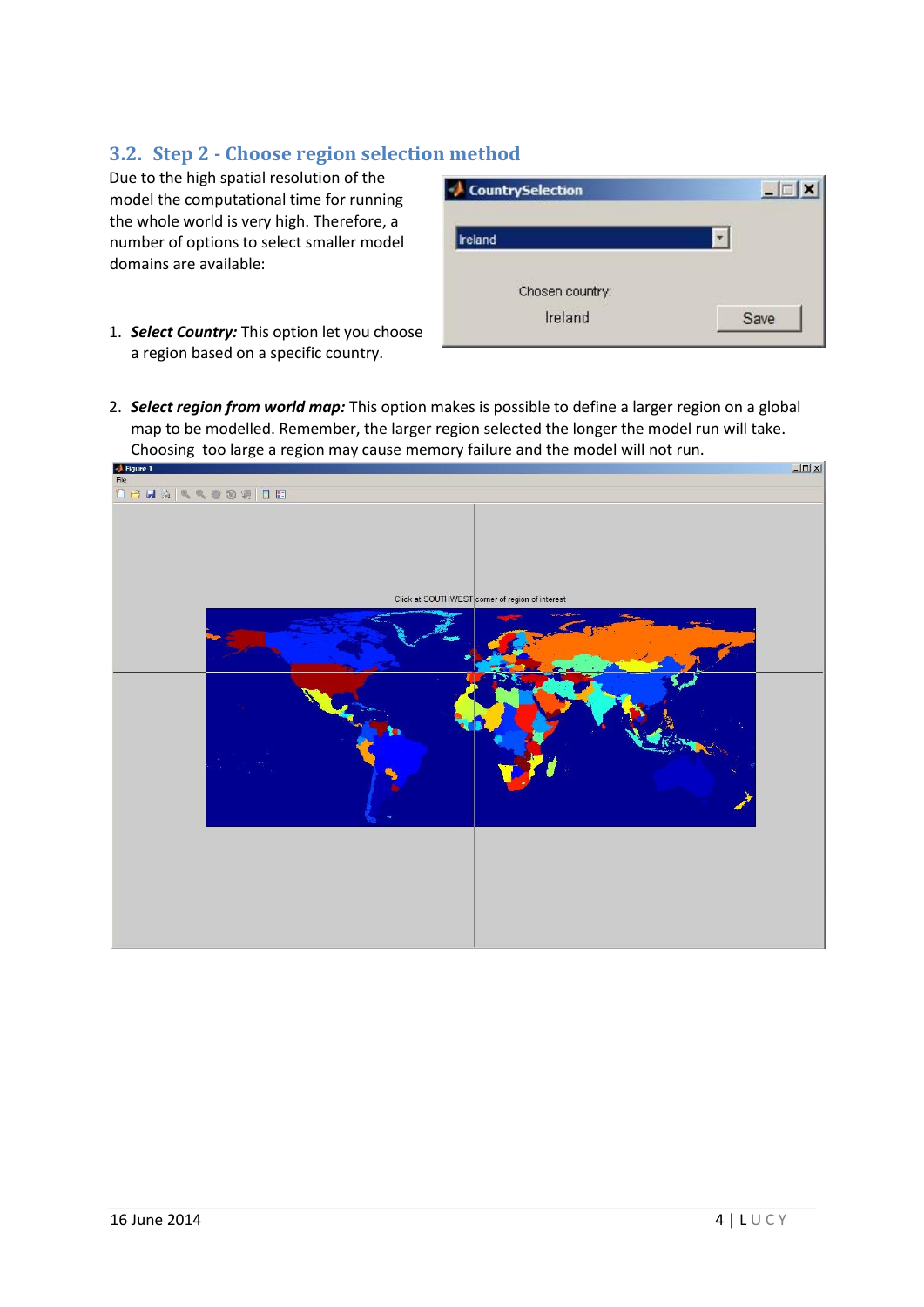#### 3. **Specify region using lat/long coordinates:**

Latitude: positive are Northern Hemisphere, Longitude: positive are west). *To run whole world:* The easiest way to do this is to specify the following coordinates:

Min latitude:-58 Min Longitude=-180 Max Latitude=85 Max Longitude=180

Note: this will be very slow if more than a day (e.g. 2h/day) and there may be memory issues depending on your computer.



### <span id="page-4-0"></span>**3.3. Step 3a – Choose input population data**

There are two different population density datasets to choose from:

**GRUMPv1:** *Gridded Rural-Urban Mapping Project*. This dataset is gridded at 30'' x 30'' resolution with a latitudinal range of 82°N to 58°S and is available for the years 1990, 1995 and 2000 (CIESIN, 2011).

**GPWv3:** *Gridded Population of the World*. This dataset is gridded at 2.5' x 2.5' with a latitudinal range of 85°N to 58°S and is available for the years 1990, 1995, 2000, 2005, 2010 and 2015 (CIESIN, 2011).

### <span id="page-4-1"></span>**3.4. Step 3b – Choose pixel resolution**

If the GRUMPv1 dataset is chosen in step 3a, it is possible to change the spatial resolution in LUCY. The different pixel resolution available is 30'', 60'', 2.5', 5', 10' and 0.5°. If the GPW is chosen in step 3a the spatial resolution is fixed to 2.5'.

### <span id="page-4-2"></span>**3.5. Step 4 - Choose output folder name**

Here, an output folder must be specified where model results can be saved. Make sure that you have write access to the specified folder.

### <span id="page-4-3"></span>**3.6. Step 5 - (Optional) Change input data**

This makes it possible to use daily mean air temperature grids as global datasets at 2.5' resolution with a latitudinal range of 85°N to 58°S. See Section 4 for further details.

### <span id="page-4-4"></span>**3.7. Additional options**

*Show hourly map of Anthropogenic Heat Flux during execution:* This will display a map of the hourly evolution of the AHF for the model domain. If this option is chosen the model will take longer to execute.

*Only consider pixels classified as urban pixels:* This will use a mask grid where only urban pixels will be picked out for the calculation of AHF.

*Save anthropogenic heat flux images as ESRI ASCIIgrid:* This will output anthropogenic heat flux grids as ESRI ASCII grids which could be loaded into almost any GIS software system available.

Save population density as ESRI ASCIIgrid: This will output population density grids (persons/km<sup>2</sup>) as ESRI ASCII grids which could be loaded into almost any GIS software system available.

### <span id="page-4-5"></span>**3.8. EXECUTE and Data Summary Window**

To start the calculation using the settings made in Step 1 to Step 5, Press **EXECUTE**.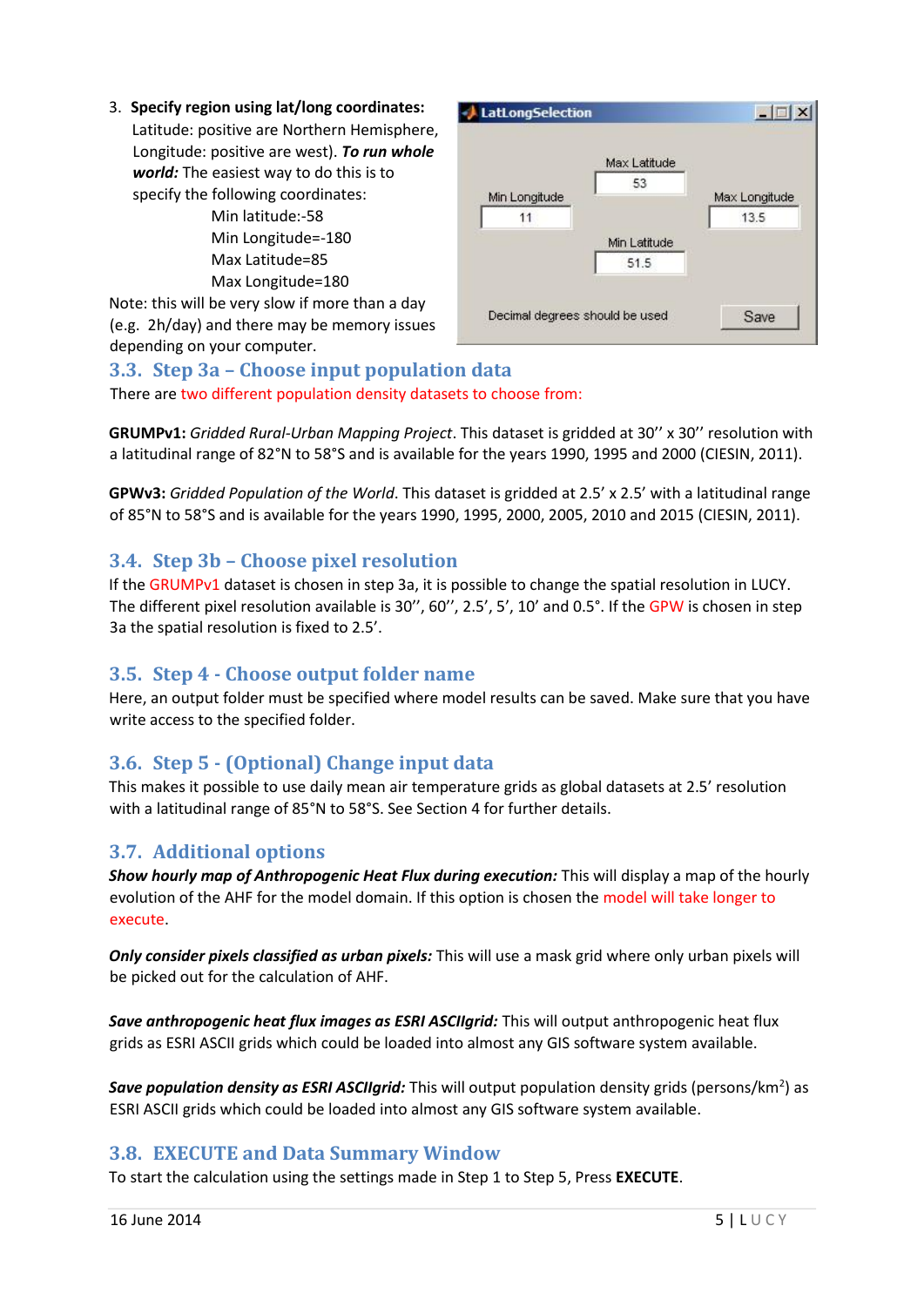*Data Summary<sup>1</sup>* window provides information of the available datasets that will be used for the specific time period chosen in STEP 1.  $\overline{\phantom{a}}$ 

| Temperature data:          |                                                                                        |            |                  | Data Summary for 2000 |  | Close |
|----------------------------|----------------------------------------------------------------------------------------|------------|------------------|-----------------------|--|-------|
| Daily temperature dataset: |                                                                                        |            |                  |                       |  |       |
|                            |                                                                                        | Not loaded |                  |                       |  |       |
|                            | Monthly temperature dataset:                                                           | Available  |                  |                       |  |       |
| <b>Population data:</b>    |                                                                                        |            |                  |                       |  |       |
|                            | The GRUMP (v1) dataset will be used in the simulation                                  |            |                  |                       |  |       |
|                            | The dataset closest in time will be used in the simulation.                            |            |                  |                       |  |       |
|                            |                                                                                        |            |                  |                       |  |       |
|                            | Simulations for the year 2000 will use population density data from 2000.              |            |                  |                       |  |       |
|                            |                                                                                        |            |                  |                       |  |       |
|                            |                                                                                        |            |                  |                       |  |       |
|                            | <b>Energy and Traffic data:</b>                                                        |            |                  |                       |  |       |
|                            |                                                                                        |            |                  |                       |  |       |
|                            | The dataset closest in time will be used in the simulation.                            |            |                  |                       |  |       |
|                            | If no data is available for a certain country, it will be excluded from the execution. |            |                  |                       |  |       |
|                            |                                                                                        | Cars       |                  | Motorbikes            |  |       |
| <b>Denmark</b>             | Energy<br>2000                                                                         | 2001       | Freights<br>2001 | 2001                  |  |       |
| Estonia                    | 2000                                                                                   | 2001       | 1995             | 2005                  |  |       |
| Finland                    | 2000                                                                                   | 2001       | 2001             | 2001                  |  |       |
| Latvia                     | 2000                                                                                   | 2001       | 2001             | 2004                  |  |       |
| Lithuania                  | 2000                                                                                   | 2001       | 2001             | 2005                  |  |       |
| Norway<br>Sweden           | 2000                                                                                   | 2001       | 2004             | 2001                  |  |       |

### <span id="page-5-0"></span>**4. Changing the Data in the Model**

The datasets that can be changed in LUCY are described in this section.

### <span id="page-5-1"></span>**4.1. Gridded datasets**

Some of the input gridded datasets such as population and temperature can be changed. It is also possible to export the input data grids to explore it in other software systems (e.g. QGIS). To export and import new data, run: **mat2ascGUI.exe**.

Since the base data comes in two different spatial resolutions and extents based on the population datasets (see section 3.4), it is possible to import and export both versions (GPWv3 and GRUMPv1).

**GRUMPv1** comes in 5° x 5° tiles: It needs to be exported and imported using the tiles shown on the world map below. The latitudinal intervals start from -58° (58°S). Tiles occupied by only ocean cannot be exported.

 $\overline{a}$ 

 $1$  Version 3.0 and later. In earlier versions data such as energy consumption and traffic was represented as large grids valid for the year 2005. Now that data has been moved from grids to tables to reduce the size of the data folder and also to be able to model other years than 2005.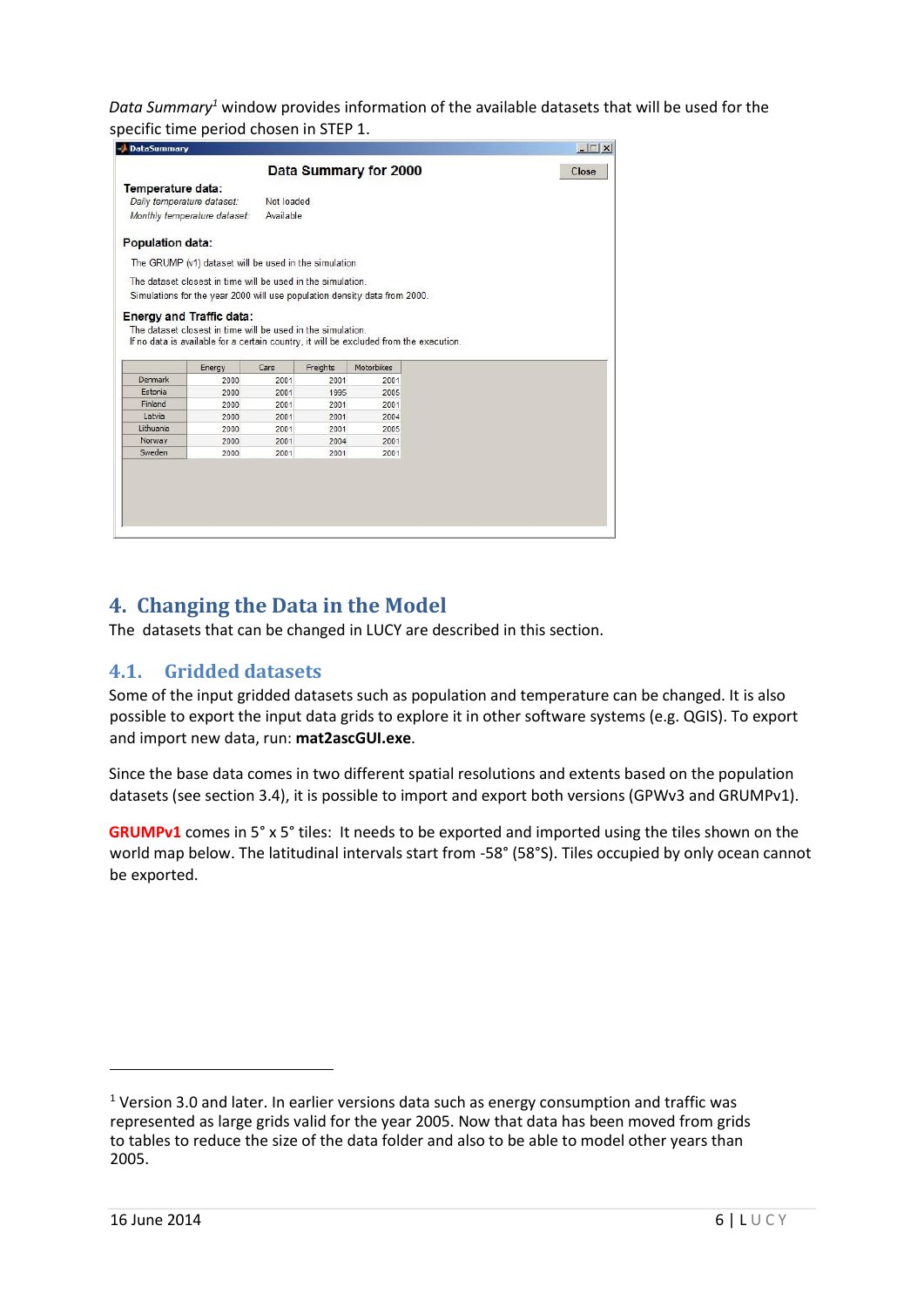

**GPWv3** datasets are not tiled and will be exported as global datasets with the with a latitudinal range of 85°N to 58°S.

Any dataset to be imported should be in ASCII raster format and have the same spatial extent and resolution as all the other input datasets. The easiest way to obtain this information is to export the current datasets using: **mat2ascGUI.exe** 

The ASCII raster grids that can be retrieved and exported from the database (if they exist) in the current version are:

- 1. Population density
- 2. CountryID grid
- 3. Default monthly temperature grids
- 4. Daily average temperature grids

In the current version it is possible to use daily temperature input data. Since the model is able to model sequential days, a dataset needs to exist for each day of interest. Daily temperature files should be stored in the temperature folder. The name of each file will be **Dailytemp\_YYYY\_DOY.mat**. If the **mat2ascGUI.exe** program is used this is automatically stored in the correct folder with the correct name based on year and day of year. Currently there is only possible to include daily datasets based on the same resolution and spatial extent as the GWPv3 dataset.

To include additional monthly temperature data, it should be in the format used by Willmott et al. (2009). Monthly data for 2005 is included in the installation of LUCY. You can examine the format by opening **air\_temp.2005** (located in the temperature folder) in a regular text editor. Additional data for any month between 1900 and 2010 are available for download from University of Delaware. Data to be used are *Terrestrial Air Temperature: 1900-2010 Gridded Monthly Time Series (V 3.01)* which can be unzipped, located in the temperature folder and used directly in the LUCY [\(http://climate.geog.udel.edu/~climate/\).](http://climate.geog.udel.edu/~climate/) The direct link to the full dataset is: **http://climate.geog.** udel.edu/~climate/html\_pages/Global2011/Global2011T.tar.gz. If the format and filename (e.g. **air\_temp.YYYY**) is kept it is also possible to include any other gridded monthly temperature dataset.

### <span id="page-6-0"></span>**4.2. Country based statistics**

Annual energy consumption and vehicle numbers are stored in tables. The latest version of these tables can be accessed and downloaded from Google documents linked from the LUMA data archive. Here you can also find more detailed information about these datasets and where they originate from. If new data are prepared we would appreciate receiving a copy or to update the Google documents to allow others to use it. Please make use of LUMA to do this.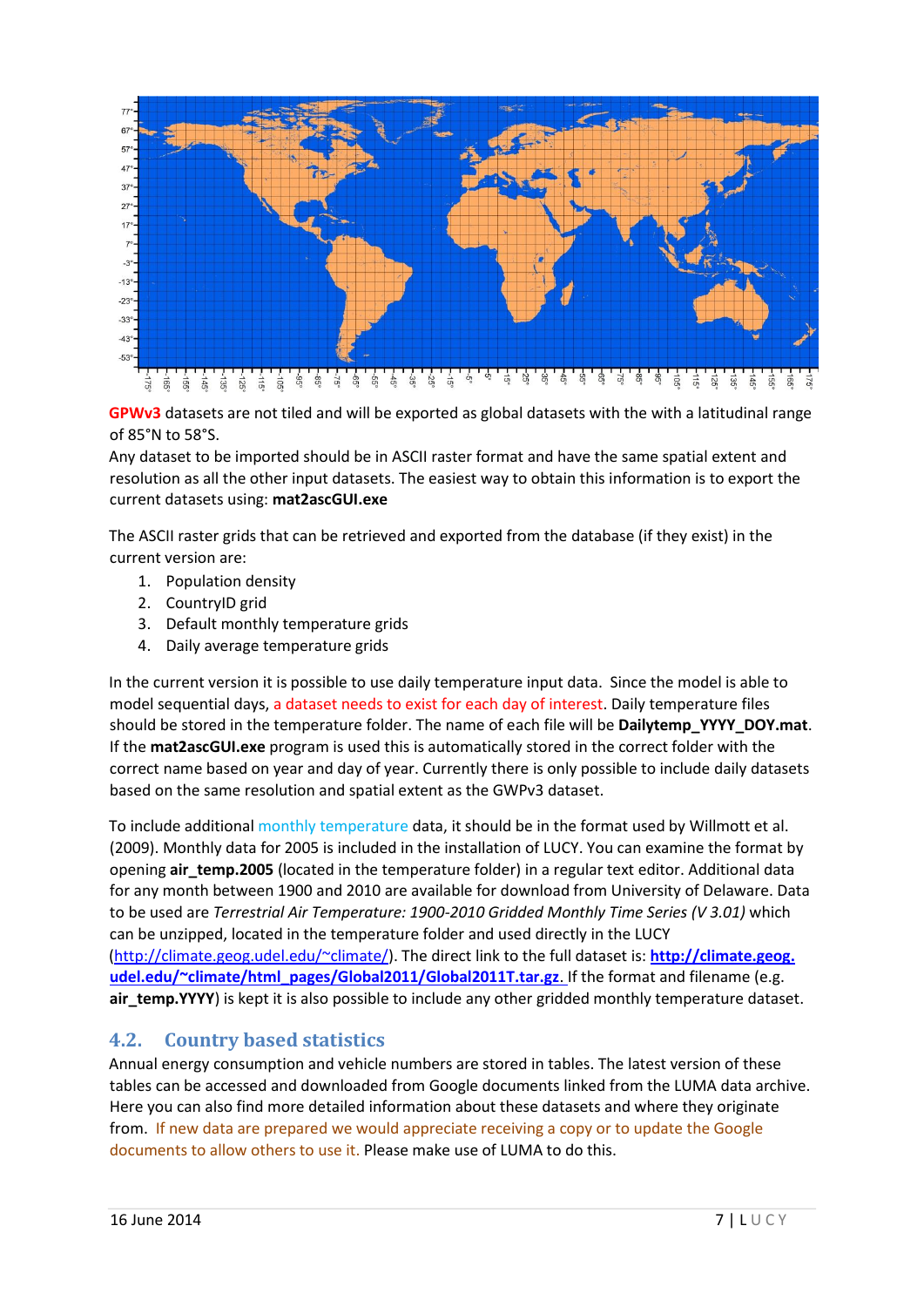Annual energy consumption and vehicle numbers are stored in tables giving

- data = country and year specific values
- source = external data source which provided the data
- user = LUCY user who provided the data

The latest version of these tables can be accessed and downloaded from Google documents links provided. The spreadsheet view should also be used to edit and expand the datasets if you are able to provide information not yet present in the database. Each 'data' sheet is linked to a sheet specifying the external data 'source' and the LUCY 'user' who provided the data. Please make sure that **all three sheets** are filled in, when submitting new information. In order to keep these meta tables tidy, please enter source and user in form of ID numbers. Translation of source ID numbers (e.g. S001) and user ID numbers (e.g. U001) is accomplished in the meta data tables which you can find in the link called 'SOURCE/USER'. Again, please specify all external sources. Currently there are three sets of spreadsheets for each dataset available. The 'basic' data tables provide the information available in the LUCY model at download stage. 'Basic' data tables provide the information available in the LUCY model at download stage. Sometimes several values from different data sources are available for the same country and year – that is if they are provided by different external sources. these supplement information is stored in data tables 2 and 3.

To use an updated version of the spreadsheets, export them as plain text-files from the Google spreadsheets and name them Energy.txt, Cars.txt, Freights.txt or Motorbikes.txt depending on what information you have updated. Overwrite the old file which is found in the main folder of the model. You might want to save a copy of the old file.

## <span id="page-7-0"></span>**5. Output data**

The output data files from the model will be created in the output folder as specified in Step 4. Files that are created are:

- 1. A statistics file consisting of time series of anthropogenic heat flux. If a certain country is chosen in STEP 2 (Section 3.3) statistics will only be calculated using the grids within the specific country.
- 2. Hourly ASCII matrices (.txt) of AHF as well as an averaged matrix for the whole model period. These will be save as ESRI ASCII grids if this option is chosen.
- 3. An ASCII raster header which could be used for importing the results into GIS software systems as well as obtaining information about spatial resolution and location. The header includes the following information:

| ncols | number of columns of the matrix                                                 |        |
|-------|---------------------------------------------------------------------------------|--------|
| nrows | number of rows of the matrix                                                    |        |
|       | xilcorner geographic "x" coordinate of the lower corner of the matrix yilcorner |        |
|       | geographic "y" coordinate of the left side of the matrix cellsize               | in lat |
|       | long NODATA value<br>-9999                                                      |        |

### <span id="page-7-1"></span>**6. Acknowledgements:**

People who have contributed to the Model Development: Lucy Allen, Fredrik Lindberg, Sue Grimmond, Simone Kotthaus, Nithiyanandam Yogeswaran People who have contributed to